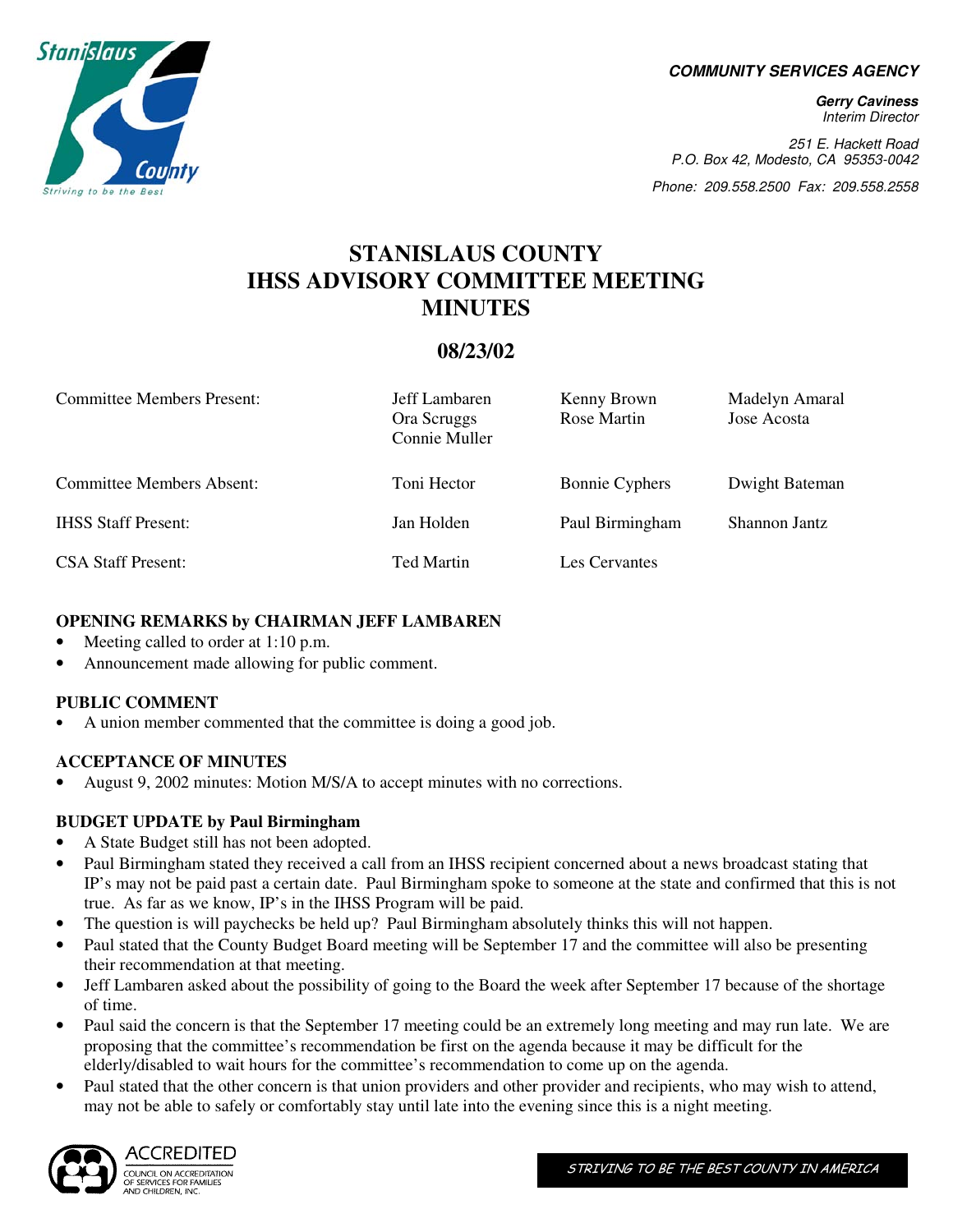#### **CENTER FOR SENIOR EMPLOYMENT PRESENTATION by Joann Waters**

- Paul Birmingham introduced Joann Waters, Director of the Center for Senior Employment and Susie Ramirez, Lead Registry Staff Worker.
- The program has been ongoing since 1992.
- Scope of Services includes completing the actual recruitment, screening, orientation, and background checks of possible caregivers. Successful applicant names are added to an ongoing list of caregivers.
- Once services are authorized, clients are provided with three names to choose from this list.
- The contracts and agreements with the County limit services and the scope of the program.
- Jeff Lambaren requested clarification on the following three points:
	- 1. Three names provided to client
	- 2. Individuals who think they are being hired to do housework and don't want to do the job when they realize personal care is involved, and
	- 3. By the time clients receive information, it can be old and the provider may not be available or has moved?
	- Joann stated a standardized form is provided to clients with three names.
- The Center for Senior Employment requests notification when a caregiver is moving or is no longer available, but they don't always get the information. They also update the list from time to time.
- Madelyn Amaral raised the issue of people possibly taking caregiver jobs and quitting shortly thereafter as a way of receiving unemployment.
- Joann Waters stated that people may get excited about a position, but when it comes to meeting the actual challenge of a caregiver job they may realize they are not able to do the job because different clients have different needs.
- In April 2001, the Center began offering a 3-day training program to caregivers, which covers the scope of the job. A survey was also done regarding the reasons a caregiver may choose to leave.
- Jeff Lambaren asked if their database provided specific information regarding whether or not a caregiver can do personal care.
- Joann stated that the database is limited, but these issues are discussed in the orientation and also covered in the class.

## **MEMBERSHIP UPDATE**

- Handed out copies of a draft letter regarding frequent absences by a member for committee to review.
- Jan Holden stated that there is a list of previous applicants who may still be interested in joining the committee and some new applicants. A new recruitment could be conducted.
- Ora Scruggs suggested adding the phrase 'unexplained or unexcused absences' to the draft letter.
- Connie Muller suggested changing salutation to read Dear 'Sir or Madame'. The final letter will be personalized.
- Jeff Lambaren stated that committee should adopt by-laws before sending these letters out.
- Kenny Brown said that the committee should keep using Robert's Rules of Order regarding procedures.
- Jeff Lambaren has a copy of this book.
- Committee decided to hold off on the letter until by-laws are adopted. By-laws will be addressed in next meeting.

## **FINAL DRAFT OF THE "EMPLOYER OF RECORD" RECOMMENDATION**

- Handed out copies of the final version "Employer of Record" recommendation.
- Handed out copies of the budget graphs and charts.
- Committee reviewed the suggested changes in the recommendation.
- The recommendation and staff report will be attached to the agenda item as the report from the committee. It will be made into a folder identifying the names of committee members and brought to the next meeting.
- Jeff Lambaren pointed out capitalization issues in the recommendation.
- Jan Holden found a spelling error on the last page in third paragraph under Liability. The first sentence should have the phrase "the role".
- M/S/A to accept the final version of the "Recommendation". It was agreed that the capitalization changes and grammar changes could be made without bringing the document back to the committee.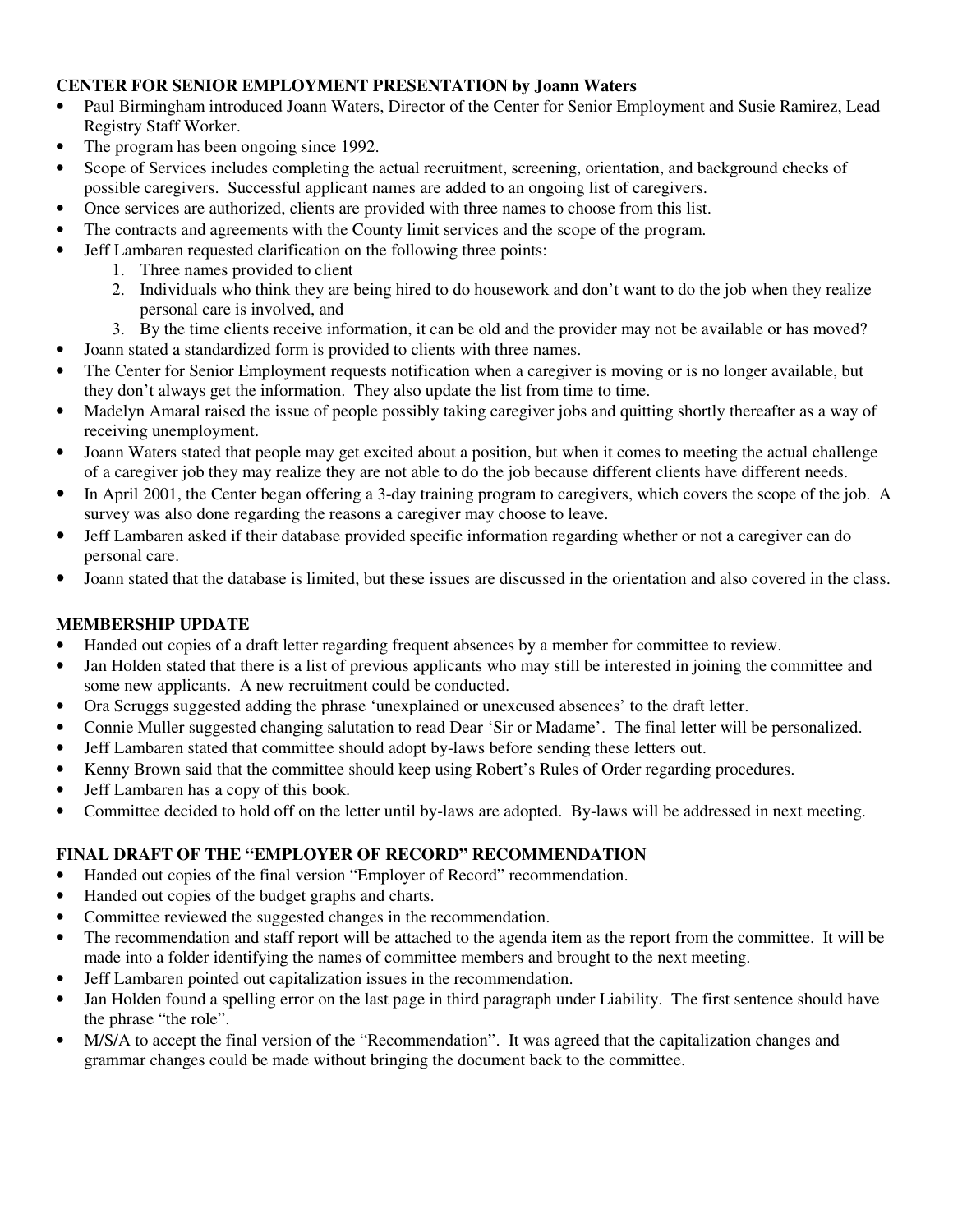#### **FUTURE CONSIDERATION OF PUBLIC AUTHORITY**

- Jeff Lambaren stated that a public authority is fiscally dependent on the county for the "Rate".
- Jan Holden stated that the policy of the Public Authority is really set by the Public Authority Board but that the Board of Supervisors would still have to agree to any wages.
- Paul Birmingham stated that some counties are setting up Public Authority with county employees.
- Madelyn Amaral wants to see what we have from other counties who are in the process of setting an ordinance. Jan Holden will contact San Joaquin and Merced County and request information.

#### **QUESTIONS AND ANSWERS**

- Madelyn Amaral wanted to know if the committee could write a letter in support of the Public Health Nurses not being moved from Adult Services because of the budget.
- Ora Scruggs expressed praise for her Public Health Nurse and supported writing a letter.
- Madelyn Amaral will draft a letter in support of the Public Health Nurses and email it to co-chairman Kenny Brown for review. Kenny will forward the draft letter to Larry Baptista.
- Committee discussed whether or not they should meet on the  $1<sup>st</sup>$  and  $2<sup>nd</sup>$  Friday of September and concluded that they will meet on Friday, September  $6<sup>th</sup>$  and September  $13<sup>th</sup>$ .

#### **ANNOUNCEMENTS**

- Jan Holden will be on vacation from 8-29-02 through 9-15-02, returning on Monday, 9-16-02.
- Jeff Lambaren clarified that the draft letter to the union regarding a meeting was not a draft. It has been sent out and the meeting took place 8/22/02.

#### **AGENDA ITEMS FOR NEXT MEETING**

- Next meeting September  $6<sup>th</sup>$
- Budget Update
- Committee membership/bylaws
- Public Authority
- Board of Supervisors' Meeting on September 17, 2002:
	- Who will be attending?
	- Who will need transportation? Can some committee members provide transportation for committee members who don't drive or does CSA need to have staff provide transportation?
	- Who will say what during the Board meeting?

Meeting adjourned @ 2:45 pm Shannon Jantz, Recorder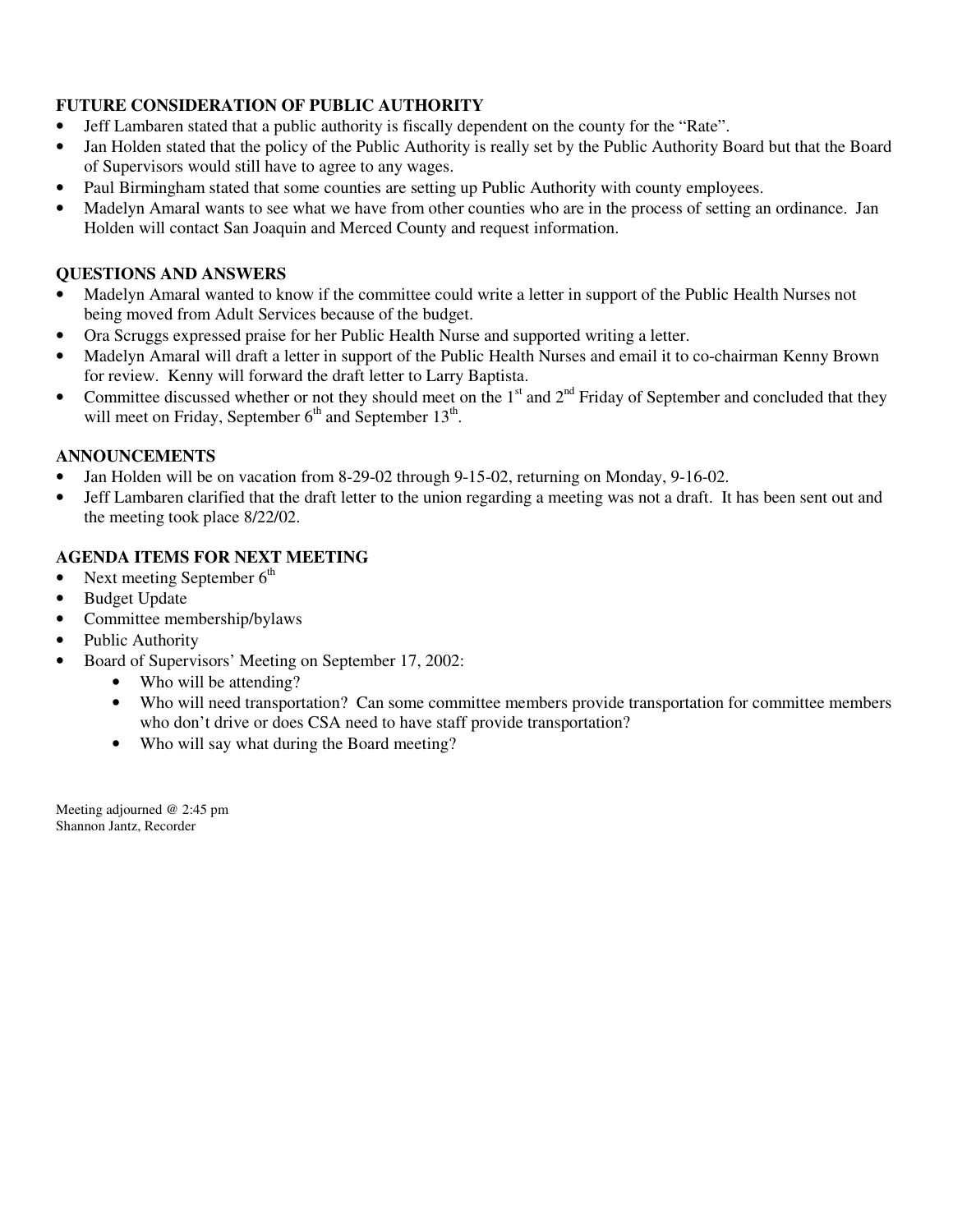# **ANALYSIS OF AB 1682 OPTIONS AND** RECOMMENDATIONS OF THE IHSS ADVISORY COMMITTEE **FINAL VERSION AUGUST 13, 2002**

# **I. BACKGROUND INFORMATION**

## **The In-Home Supportive Services Program**

In-Home Supportive Services (IHSS) is a State-mandated program providing services to more than 4,000 aged, blind and disabled low-income individuals in Stanislaus County. IHSS provides in-home assistance in order to prevent premature nursing home or board and care placement.

In Stanislaus County, IHSS is provided through the Individual Provider (IP) mode. In the Individual Provider mode, the IHSS recipient is considered the employer and is responsible for hiring, firing, supervising and training his/her own provider of service. Stanislaus County provides an enhancement to the Individual Provider mode through its Supported Individual Provider option. The Supported Individual Provider option provides for increased support to the IHSS recipient via a contract for a registry of available providers and county staff to assist recipients in interviewing and hiring providers.

## **Employer of Record Legislation**

In July of 1999, the Governor signed AB 1682 (W&I Code 12301.3) which called for all counties to establish an employer of record for the IHSS program by January 2003. The law also required the formation of an IHSS advisory committee, which was to submit recommendations to the county board of supervisors on the preferred mode or modes of service to be used for IHSS. This advisory committee is also responsible for providing ongoing advice and recommendations regarding IHSS to the board of supervisors as well as to the administrative body responsible for IHSS.

The employer of record is a formal entity that can negotiate with a designated labor union for increased wages, health care benefits as well as for other terms and conditions of employment.

The law provides counties with several options to implement the mandate for an employer of record, including the establishment of a Public Authority or a Non-Profit Consortium, the contract mode, county personnel or county administration of the individual provider mode.

State law mandates that any county with 500 or more IHSS cases must maintain an individual provider mode. The only options that meet this requirement are the Public Authority, the Non-Profit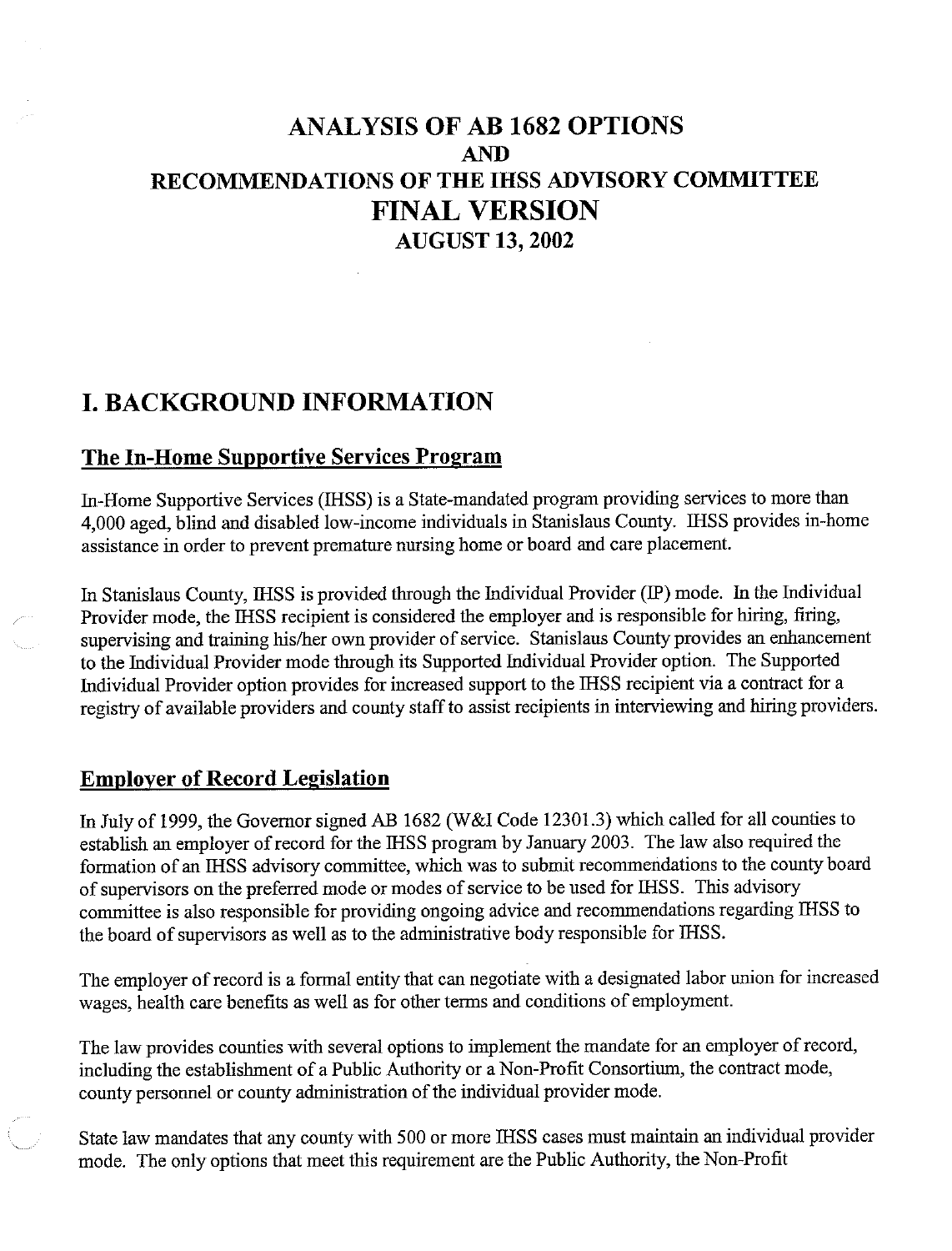Consortium and the County Administration of the IP Mode. Any of those options can be used exclusively as the employer of record or in conjunction with another option under Mixed Mode.

By law, the County Board of Supervisors retains full responsibility for, and authority over, the approval and authorization of expenditures related to the In-Home Supportive Services (IHSS) Program. No contracts can be entered into and no increases in wages and benefits resulting from collective bargaining can be authorized without prior approval from the Board of Supervisors.

## **The IHSS Advisory Committee**

On September 13, 2001 the Stanislaus County Board of Supervisors established the IHSS Advisory Committee. By law, this committee must consist of no more than 11 individuals, with no less than 50% of the members being individuals who are current or past users of personal assistance services and two members who are past or present IHSS care providers.

The members of Stanislaus County's IHSS Advisory Committee are:

Bonnie Cyphers, Provider Toni Hector, Provider Madelyn Amaral, Advocate/Provider Dwight Bateman, Advocate (DRAIL) Jeff Lambaren, CEO's Office

This Committee has three major tasks:

- 1. To study and recommend to the Board of Supervisors an employer of record for **IHSS Providers.**
- 2. To provide guidance in establishing the employer of record selected by the Board of Supervisors.
- 3. To provide ongoing advice and recommendations regarding IHSS services to the Board of Supervisors and any agency charged with the delivery and administration of IHSS services.

The challenge for the IHSS Advisory Committee, the Board of Supervisors and the Community Services Agency is to develop an employer of record that protects the interests of the IHSS consumers, provides equity for the IHSS providers and performs its responsibilities in a fiscally responsible manner. The following recommendation is made keeping that balance in mind.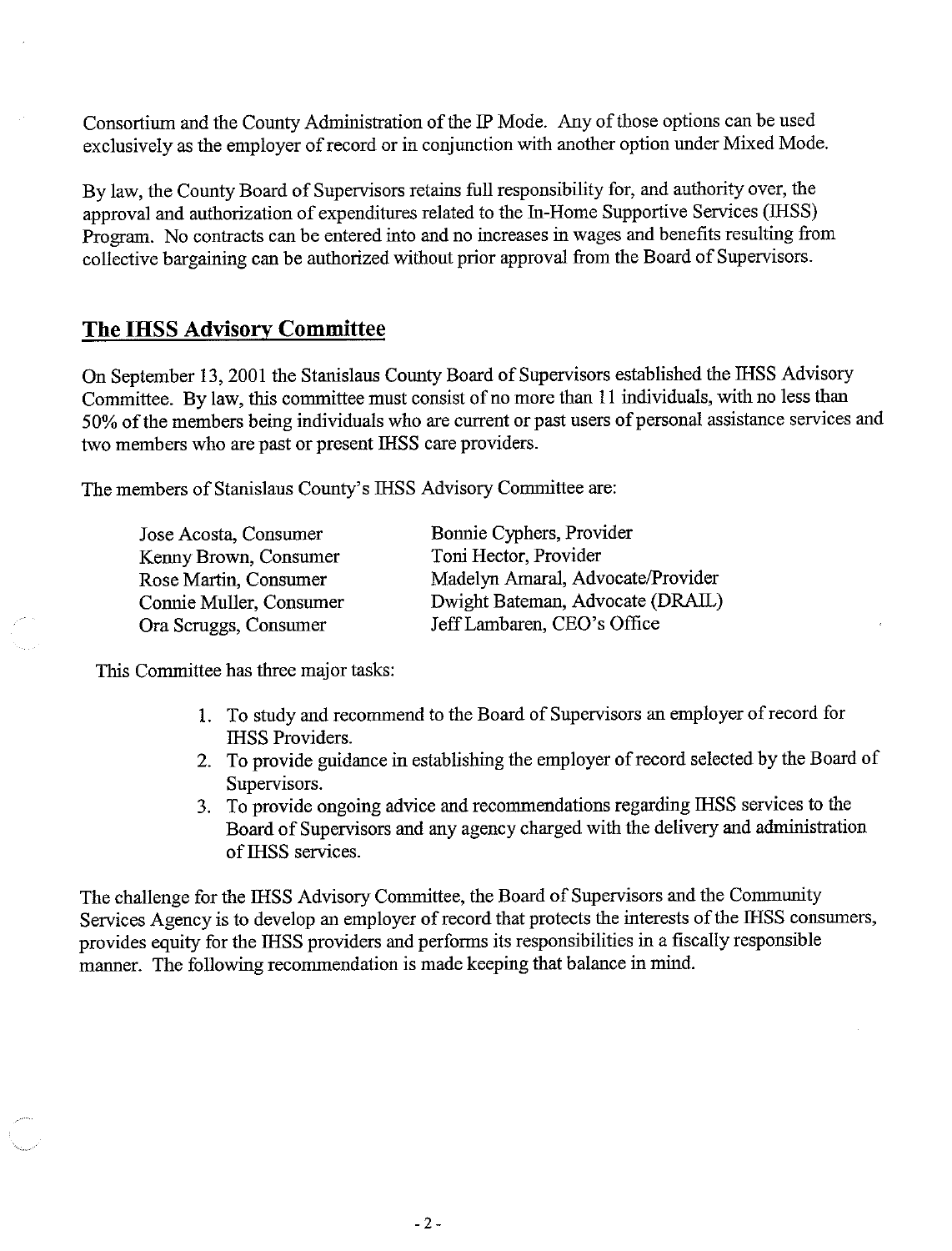#### II. **RECOMMENDATIONS**

The IHSS Advisory Committee has a strong commitment to promoting and implementing an IHSS mode that emphasizes and provides the opportunity for maximum consumer participation and control in the IHSS Program.

The IHSS Advisory Committee considered both the PA option and the County Administration of the IP Mode in depth to arrive at their recommendation. The PA option had many attractive features, especially in the area of consumer participation that, at a future time, in a better budget climate could be considered an alternative to the present recommendation of County Administration of the IP Mode.

The IHSS Advisory Committee looked at all aspects of the modes, not just consumer participation and control. In addition to consumer participation, the Committee also considered cost effectiveness, liability and the time needed to implement the Employer of Record portion of AB 1682.

The IHSS Advisory Committee's preference would have been to recommend a PA be the Employer of Record based upon consumer participation and control, however taking into account the following:

- The 2002/2003 state and county budget.  $\bullet$
- The most cost effective option up until the time the \$7.11 IP wage cap is reached is a County  $\bullet$ Administration of the IP mode.
- The time involved in creating a PA is considerable and it is doubtful that a PA could be up and functioning by the deadline of  $01/01/03$ .

The IHSS Advisory Committee recommends that the Employer of Record in Stanislaus County for the IHSS Program be the County Administration of the IP Mode.

The IHSS Advisory Committee's commitment to seeing a Public Authority Mode in Stanislaus County remains a priority. It is the Committee's intention to return to the Board of Supervisors with a recommendation of a PA once IP wages in the county reach \$7.11 per hour.

After careful consideration, the IHSS Advisory Committee makes the following recommendation for a unified series of County actions. These actions would represent the County's comprehensive response to the mandates of AB 1682.

The Board of Supervisors will direct that Stanislaus County change to the County Administration of the IP Mode as specified in AB 1682. This action will address the issue of the employer of record. The Board would direct that prior to January 1, 2003, the Chief Executive Officer (CEO) and the Community Service Agency (CSA) Director take the necessary actions to ensure that Stanislaus County is recognized as the employer of record of Stanislaus County IHSS Individual Providers for the purposes and provisions of statutory law regarding employer-employee relations. The CEO's and CSA Director's actions would include being ready by January 1, 2003, to conduct normal union management relations with any union representing or organizing IHSS Individual Providers.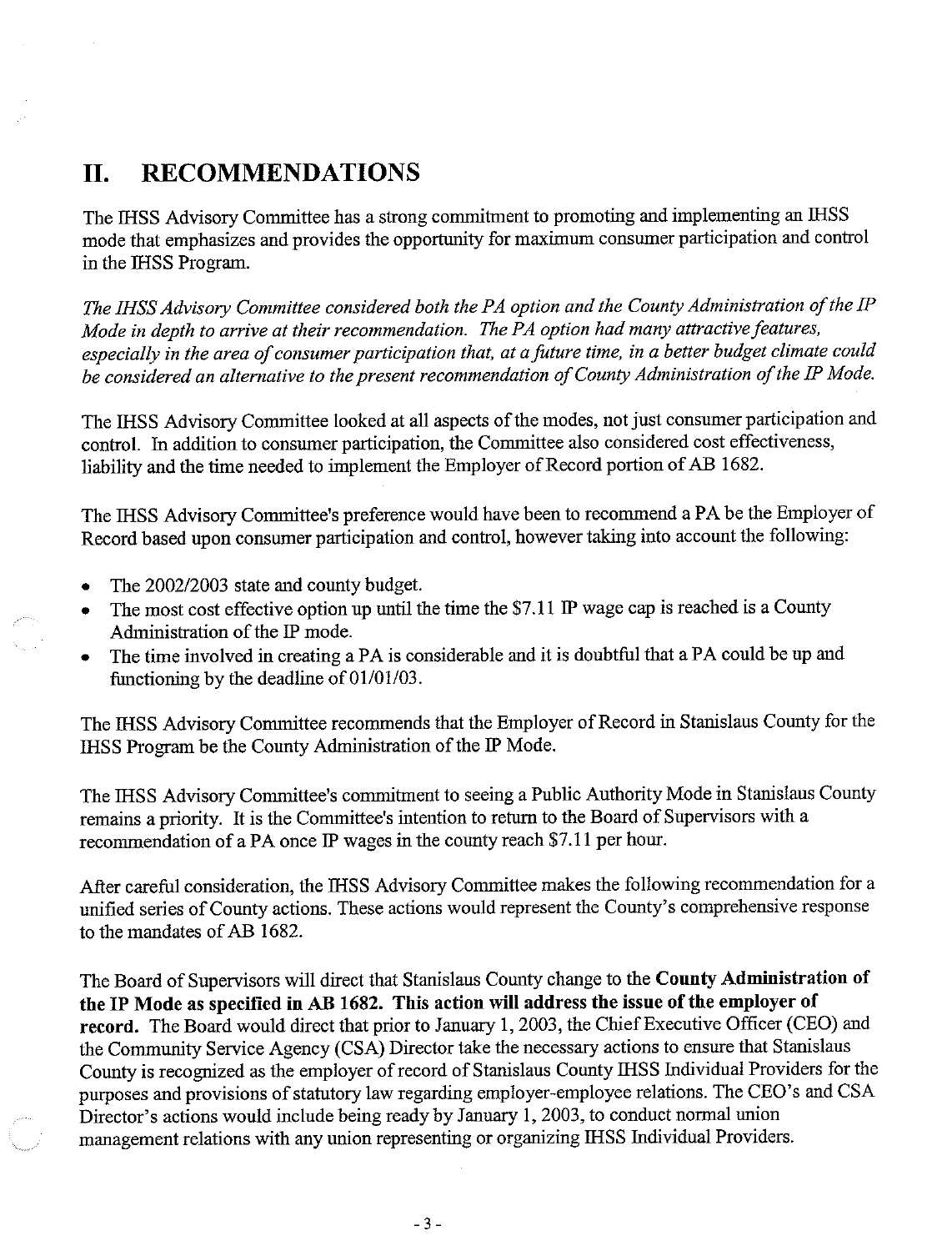This recommendation is conditioned on the concurrence of the CEO Risk Manager and the County Counsel with this action. The CEO Risk Manager and County Counsel must concur that a County Administered IP Program creates no new "special" or unreasonable county liability beyond that associated with the current operation of the IHSS Program.

The Committee recommends that the County continue the Supported Individual Provider mode enhancements in place in Stanislaus County. The Committee also recommends that the CSA be directed to work with the current Non Profit Organization providing IP registry service to monitor the quality of that service. That CSA and the registry vendor evaluate and if possible obtain proven software that matches IHSS Recipients and Providers in an advanced manner.

The Committee recommends that the Board of Supervisors establish the Homemaker Mode in Stanislaus County. This action will make Stanislaus County a mixed mode county. A limited use of the Homemaker Mode offers significant cost-effective enhancements to the IHSS program. These enhancements are in areas such as, emergency care, respite care, and the care of new clients. The recommended effective date of implementation of the Homemaker Mode is January 1, 2003.

The Committee recommends that the Board of Supervisors agree to revisit the issue of establishing a Public Authority once the IP wage cap of \$7.11 per hour is reached. The Board at that time should receive a report from this committee on the success of Public Authorities established under AB 1682, Public Authorities that existed prior to AB 1682, and the advisability of going forward with a Public Authority in Stanislaus County.

The Committee recommends that the Board adopt a position of advocacy for legislation that would require the State of California to treat equally all counties' IP wage rates or IP benefits arrived at through collective bargaining. This would require the State of California to participate in any wage or benefit arrived at in Stanislaus County through collective bargaining, as it would participate in any other county. In the opinion of the committee, this is an issue of "equal protection under the law" for residents of Stanislaus County.

The Committee has received credible testimony that a County Administered IP Mode does not contain special or new unreasonable risks of liability for the county. The committee believes, on advice, that administering a county IHSS program in any fashion always poses great potential risk but that AB 1682 does not create new risks.

# **III. RATIONALE**

## **Employer of Record Options**

Six choices exist for consideration by the IHSS Advisory Committee in the selection of an employer of record for In-Home Supportive Services (IHSS) providers: Public Authority, Non-Profit Consortium, Homemaker Mode, Contract Mode, County Administration of the Individual Provider (IP) Mode and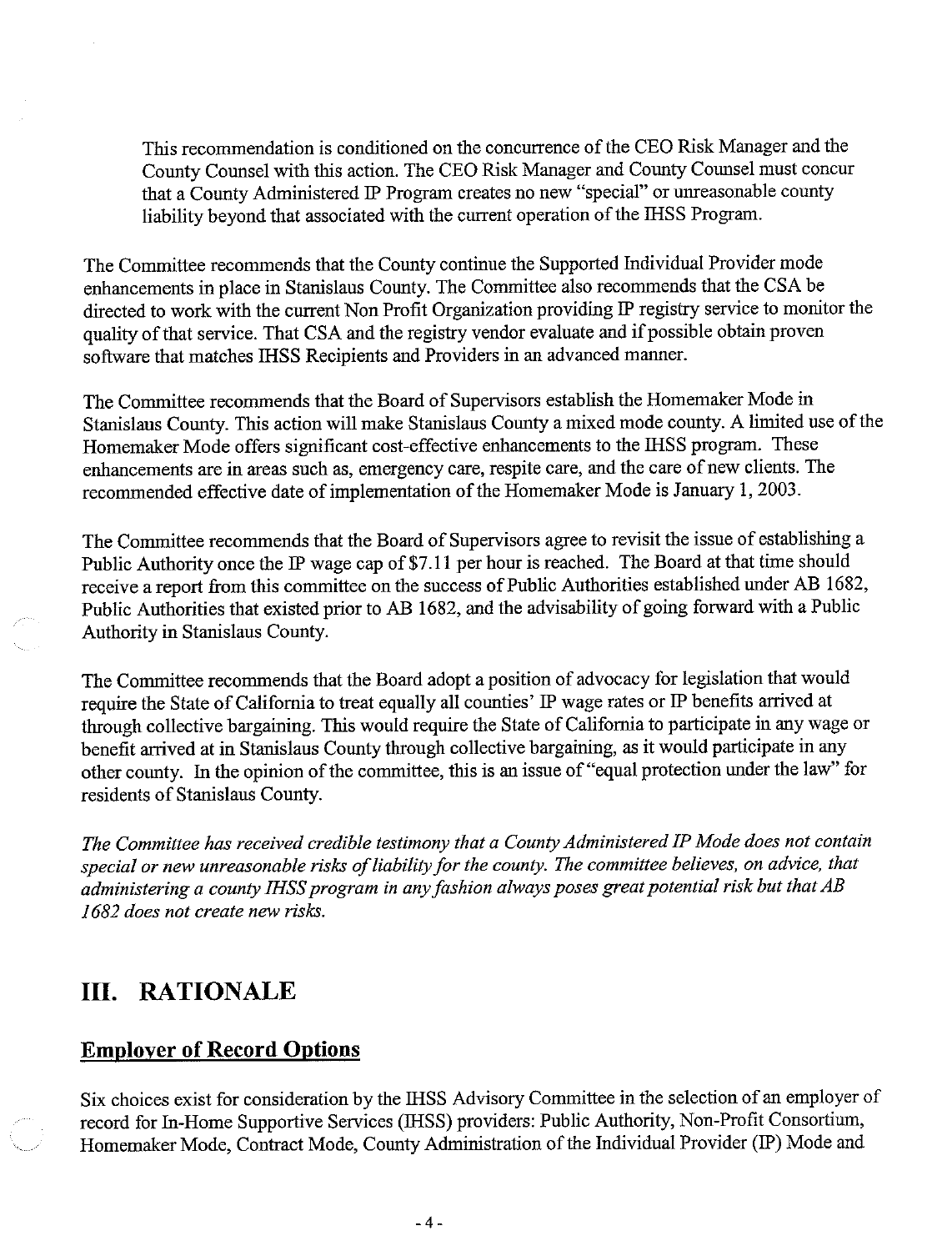Mixed Mode. Since AB 1682 requires that any county with 500 or more IHSS cases must offer the Individual Provider Mode the available options for Stanislaus County were a Public Authority, a Non-Profit Consortium, a County Administration of the IP Mode and Mixed Modes.

The IHSS Advisory Committee carefully studied the options of Public Authority, Non-Profit Consortium and County Administration of the IP Mode prior to arriving at their decision to recommend a mixed mode of the County Administration of the IP Mode and Homemaker Mode. The option of a Non-Profit Consortium was not considered a viable choice since no IHSS Non-Profit consortium exists in Stanislaus County or any other county and there is no statutory definition of a Non-Profit Consortium.

The IHSS Advisory Committee compared the options of Public Authority and County Administration of the IP Mode in the areas of advantages to consumers and providers or enhancements to the IHSS Program, costs, consumer participation, wages and liability issues.

# **Public Authority (PA)**

- A PA is a separate entity and is prohibited from being a County Agency or department. Prior to any negotiations for wages and benefits for IHSS Providers, a significant amount of money will be spent to set up this separate agency. Costs will include staffing and equipment for a new agency.
- A PA is required by AB 1682 to provide the following services:
	- 1. Employer of record for collective bargaining for all of the IHSS providers in the county
	- 2. Establish an IHSS provider registry and referral system
	- 3. Background checks of potential providers
	- 4. Provide for training for providers and consumers
	- 5. Ensure that requirements of the personal care option are met
	- 6. Perform any other functions related to the delivery of IHSS
- AB 1682 provides statutory language that appears to give some protection from liability claims  $\bullet$ against negligent providers.
- A PA is the "Employer of Record" for all of the IHSS providers in a county, even if the provider is not on the PA registry.
- The IHSS recipient retains the right to hire, fire and set working conditions for their IHSS provider.

# **County Administration of the IP Mode**

- The County is the "Employer of Record" of IHSS providers solely for the purpose of bargaining for wages and benefits.
- The IHSS recipient retains the right to hire, fire and set working conditions.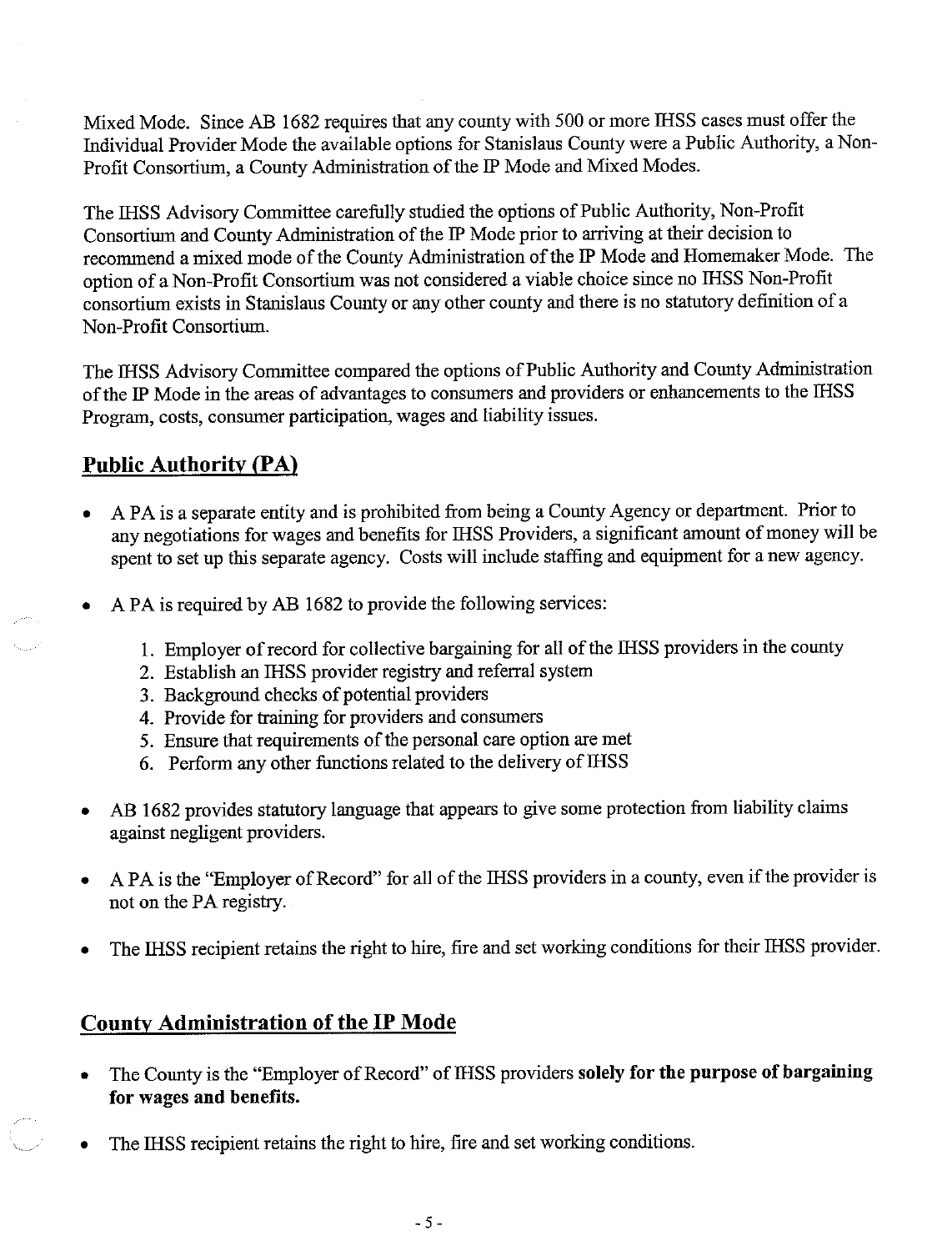Stanislaus County currently provides an enhancement to the IP mode, the Supported IP option. Stanislaus County's enhanced IHSS program provides the following services:

- Registry service via a contract with the Center for Senior Employment.  $\bullet$
- A local background check on providers who are on the Registry.
- Free training offered to all IP's.

## **FISCAL ANALYSIS:**

#### METHOD:

Comparisons of ongoing annual costs for all of the employer of record options were developed by Accounting Analysts from the Community Services Agency. The IHSS Advisory Committee focused on the estimated annual costs associated with the PA, County Administration of the IP Mode and Mixed Mode.

#### **ANALYSIS:**

Please see Attachment A for cost comparisons.

#### CONCLUSION:

Upon review and consideration of the cost analysis developed by the Analysts, the IHSS Advisory Committee concluded that the County Administration of the IP Mode had the least impact upon county funding. The IHSS Advisory Committee also concluded that the Mixed Mode option of a County Administration of the IP Mode with the County Homemaker Mode provided a unique opportunity to provide a much needed enhancement that would directly impact the safety and health of the aged and disabled within our community at a reasonable cost.

## **Consumer Participation:**

AB 1682 guarantees on going consumer participation under both the PA and the County Administration of the IP Mode option. Even after the decision regarding the employer of record has been made, the IHSS Advisory Committee will continue to meet and make recommendations regarding the IHSS Program.

## **Community Forums:**

Community forums to address AB 1682 and the employer of record issue were conducted by members of the IHSS Advisory Committee in the following communities on the following dates:

May 30, 2002 Turlock